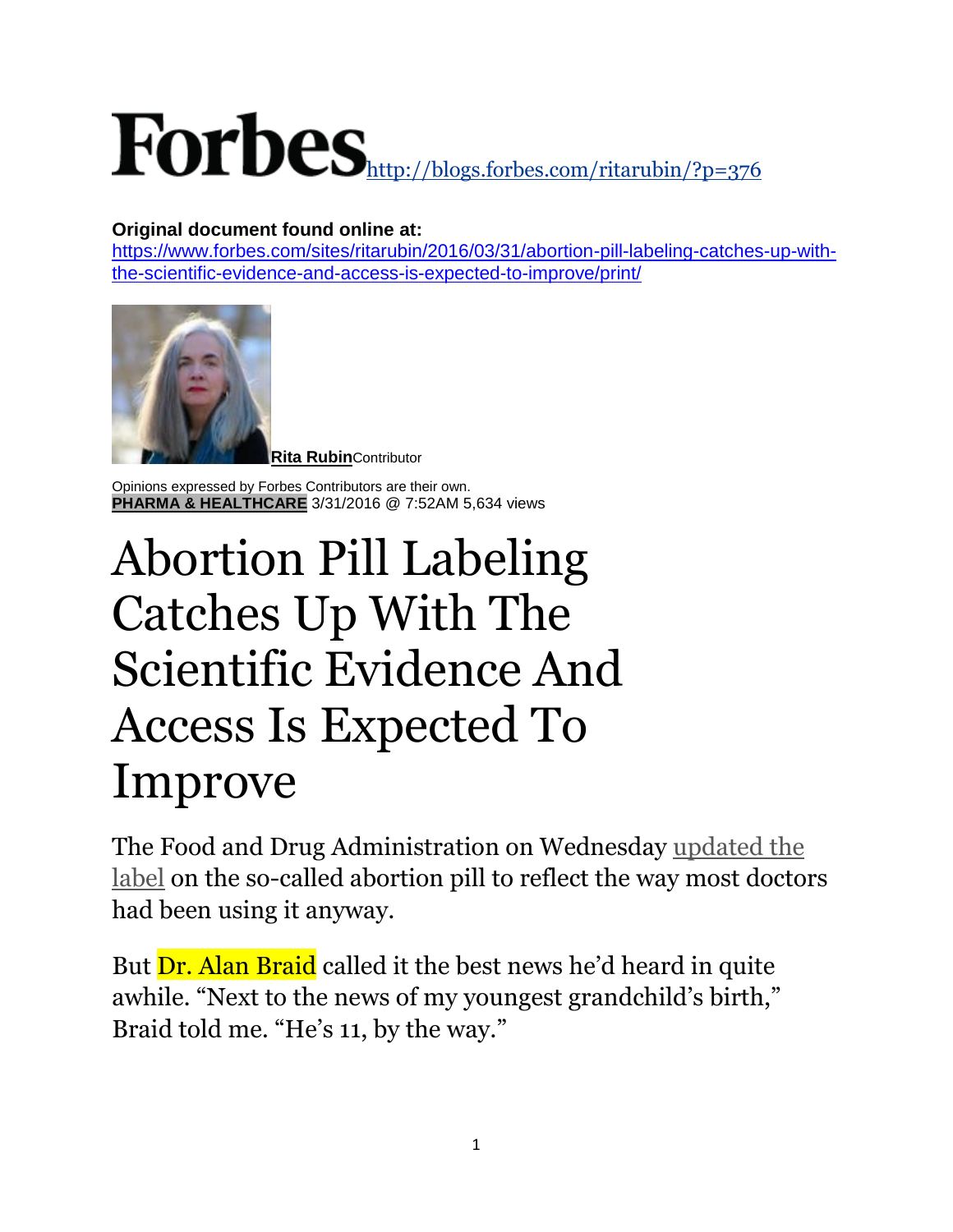That's because Braid co-owns an abortion clinic in Texas, one of a few states that have restricted the use of Mifeprex, the brand name for mifepristone or RU 486, by requiring that doctors stick to the FDA-approved protocol on the drug's labeling, which was developed back in the late 1980s in France.

Until Wednesday, the labeling hadn't changed since the FDA approved it more than 15 years ago, even though research published in scientific journals had shown that a simpler regimen was just as effective. In most states, the outdated label didn't matter much, because once the FDA approves a drug, doctors are free to prescribe it "off-label"–except in the states where lawmakers tried to tell physicians how to use Mifeprex.

"Practice had already changed for the better over time," said Susan Wood, executive director of the [Jacobs Institute of](http://publichealth.gwu.edu/projects/jiwh)  [Women's Health](http://publichealth.gwu.edu/projects/jiwh) at [George Washington University's](http://www.forbes.com/colleges/george-washington-university/) Milken Institute School of Public Health.

Published research had shown that one 200-milligram tablet is just as effective as the three 200-milligram tablets in the original protocol. The smaller dose, now on the label, is cheaper and less likely to cause side effects (Texas lawmakers have allowed abortion providers in that state to use the smaller dose because it has been recommended by the American College of Obstetricians and Gynecologists). In addition, studies had shown that Mifeprex can be used up through 10 weeks' gestation, another change from the old label, which said it could be used only through the seventh week of pregnancy.

"This label change underscores just how medically unnecessary and politically motivated restrictions on medication abortion in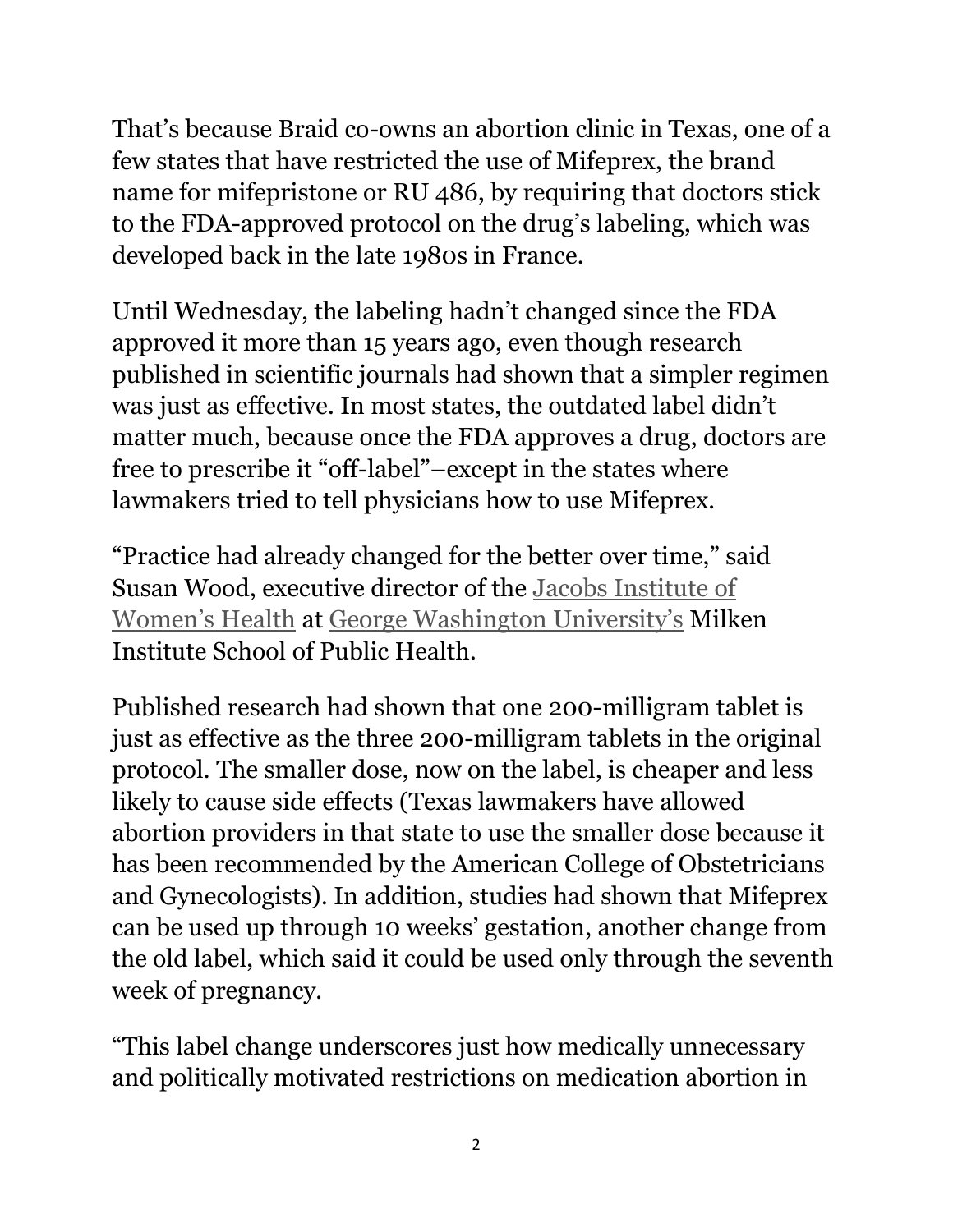states like Texas and Oklahoma truly are–and demonstrates the lengths politicians will go to single out reproductive healthcare to restrict women's rights," Nancy Northup, president and CEO of the Center for Reproductive Rights, said Wednesday in a prepared statement.

Northup said her organization has challenged medical abortion restrictions in four states in recent years: Texas, Oklahoma, Arizona and North Dakota. The courts have blocked implementation of the restrictions in the latter two states, she said. The Guttmacher Institute, a nonprofit research, policy and education organization that focuses on sexual and reproductive health, [says](https://www.guttmacher.org/state-policy/explore/medication-abortion) Ohio also requires medical abortion providers to follow the FDA-approved protocol.

The Texas legislature passed [House Bill 2,](http://www.utexas.edu/cola/txpep/_files/pdf/txpep%20fact%20sheet%20HB2%20Oct.%204%202014.pdf) which included four new restrictions on abortion care, in July 2013. The provision requiring that doctors adhere to the FDA-approved Mifeprex protocol went into effect in late October 2013.

Before that, Braid says, about half of the abortions at his Alamo Women's Clinic in San Antonio were with Mifeprex, which he could use up through the ninth week of pregnancy. But the FDAapproved protocol said the drug could be used only through the seventh week, so, Braid said, the proportion of medical abortions at his clinic fell to one-third.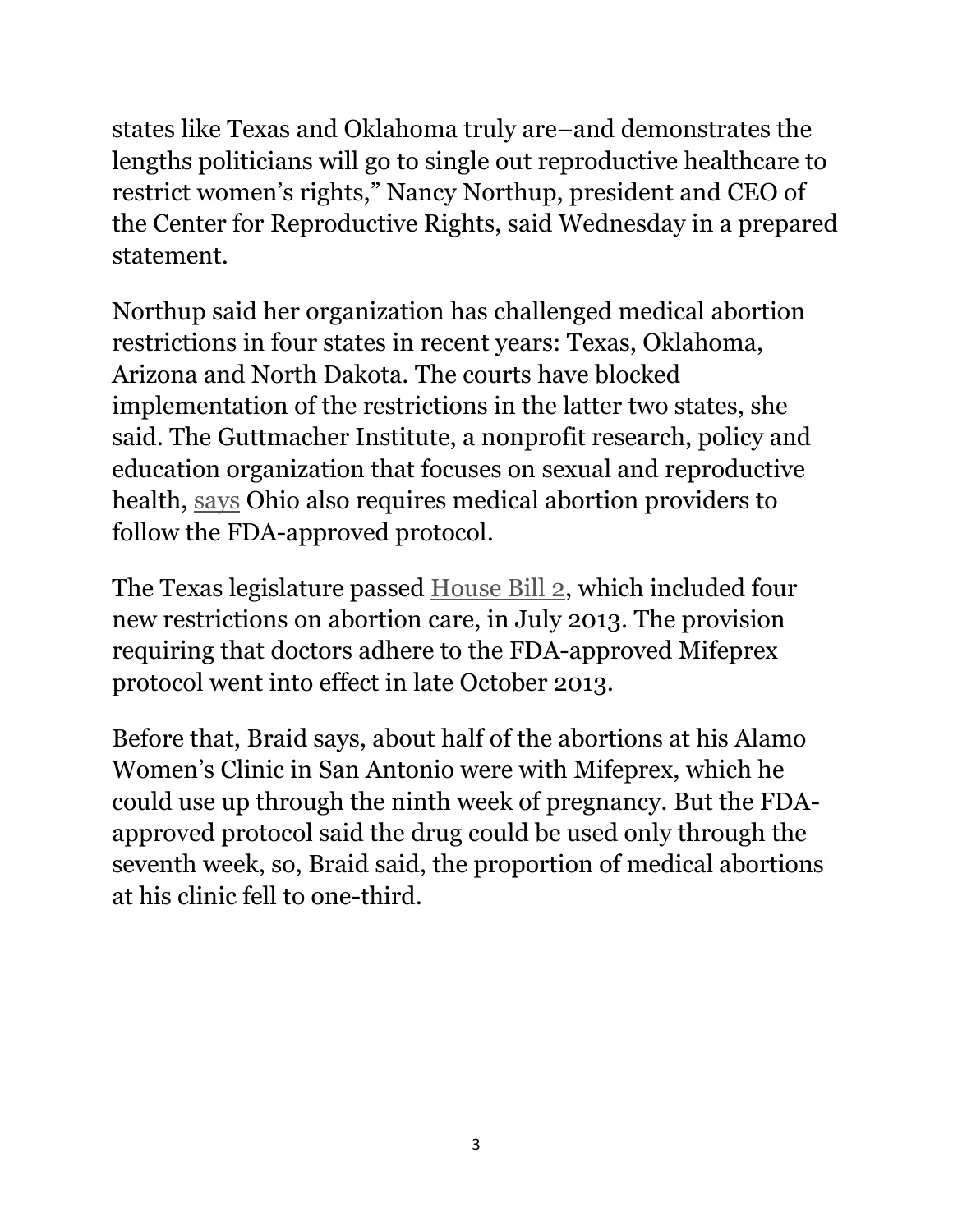

*The Food and Drug Administration on Wednesday updated the labeling on Mifeprex, the so-called abortion pill, for the first time since approving the drug in 2000. This is a photo was shot when the pill first came on the market. (Photo by Newsmakers)*

The decline statewide was more precipitous, said Dr. Dan Grossman, a professor of obstetrics and gynecology at the University of California, San Francisco, and an investigator with the Texas Policy Evaluation Project. By April 2014, medical abortions in Texas had dropped by 70%, from about 28% of all abortions to about 10%, according to a study Grossman [coauthored](http://www.ncbi.nlm.nih.gov/pmc/articles/PMC4179978/). "The restriction has had a profound effect in the state," he said.

Plus, it's not unusual these days for Texas women to travel great distances to get to the nearest abortion clinic, because more than half in the state closed after the introduction of House Bill 2, according to other [research](https://www.ncbi.nlm.nih.gov/pubmed/26985603) by Grossman.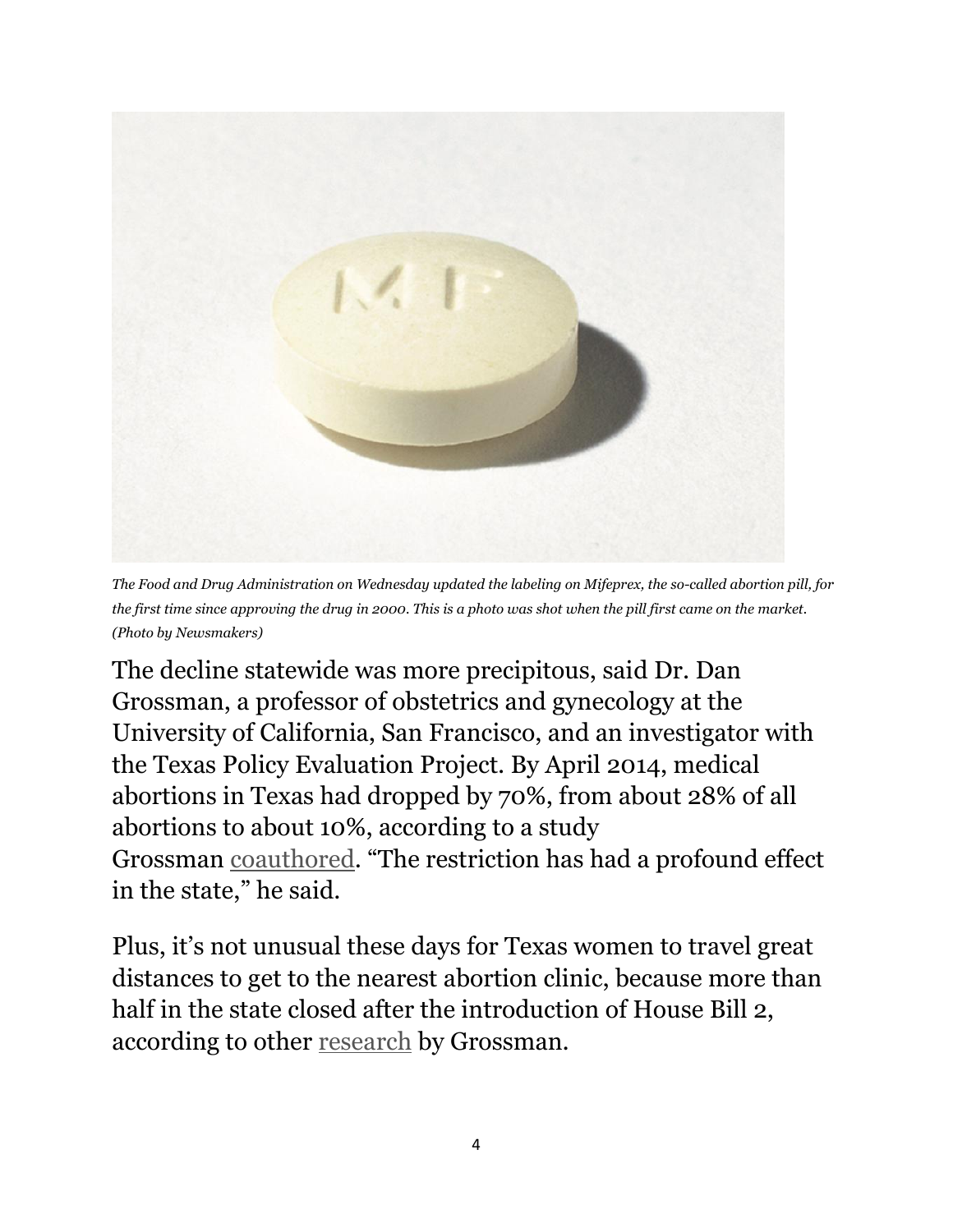On Wednesday, Braid saw a patient who'd driven more than five hours from her home in Midland, Tex. Only five or six weeks pregnant, she sought a medical abortion.

With the old protocol, medical abortion would be a two-step process: On Day 1, she would take three tablets of Mifeprex, which blocks progesterone, the hormone that prepares the lining of the uterus for a fertilized egg and helps maintain a pregnancy. Then on Friday, Day 3, she would have to return to Braid's clinic to take two tablets of misoprostol, a prostaglandin drug that causes the uterus to contract and helps complete the process.

Braid asked her if she was staying at a hotel or with friends in San Antonio. When the woman replied, "No, I'm driving back to Midland," he grew concerned. He told her he couldn't give her the misoprostol and then send her back to Midland bleeding and cramping on the highway.

According to the new label, though, the woman could have taken the misoprostol–most effective when taken 24-48 hours after Mifeprex, a shorter interval than on the original label–at home. "She could have gotten the pills, all of them, today and not have to come back at all," said Braid, who did not learn of the labeling change until after the woman left his clinic. "I'm going to check with lawyers to find out if I can just call in her prescription."

Whether medical abortion providers in Texas and other states that have restricted Mifeprex use can go ahead and start following the protocol on the updated label isn't clear. "The Center for Reproductive Rights is currently working with our partners and healthcare providers in states across the country to determine the